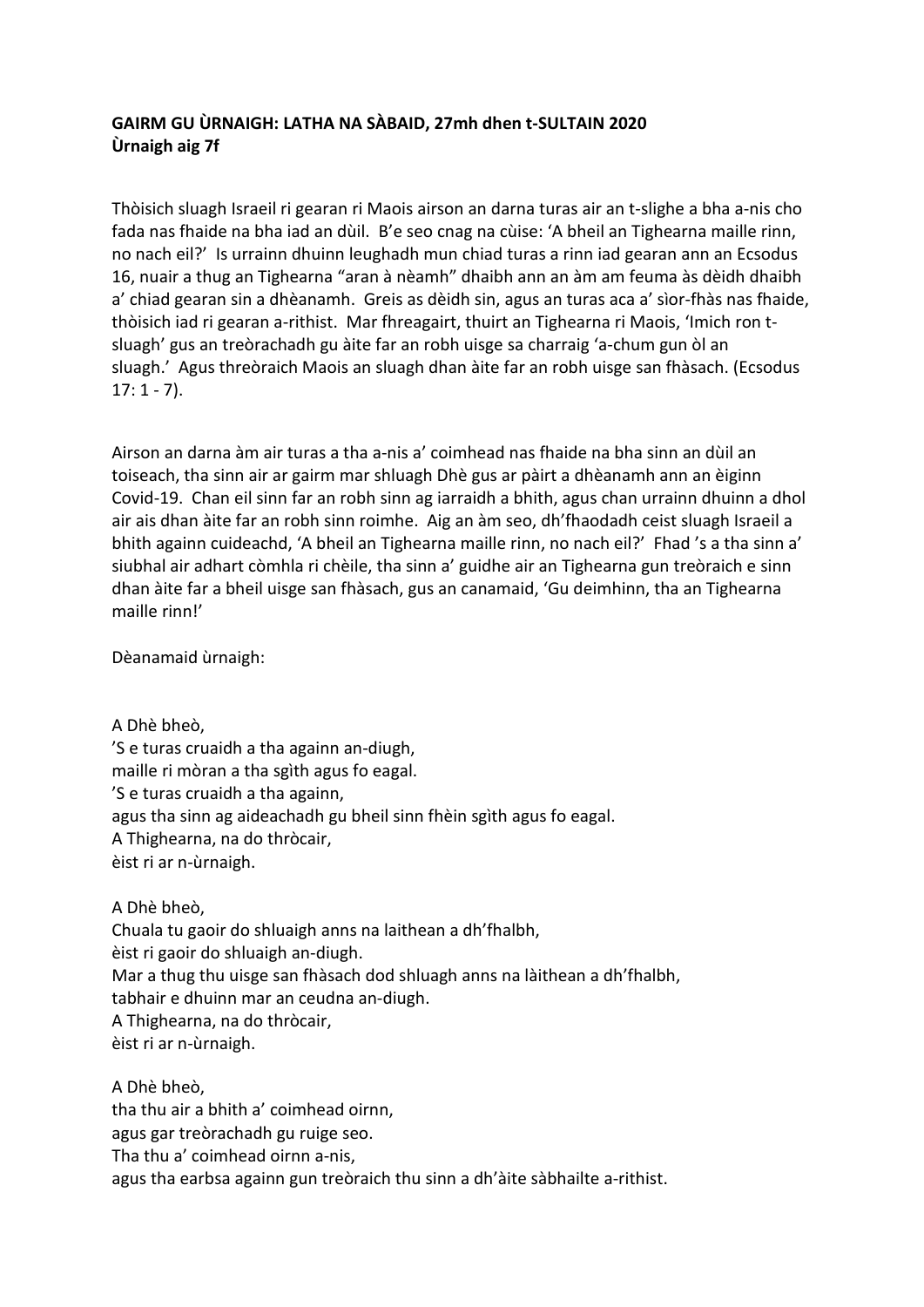A Thighearna, na do thròcair, èist ri ar n-ùrnaigh.

A Dhè bheò, Tha sinn a' coimhead air ar turas gu ruige seo, agus chan eil sinn a' dìochuimhneachadh na feadhna nach eil còmhla rinn tuilleadh. Tha sinn a' coimhead air ar turas gu ruige seo, agus chan eil sinn a' dìochuimhneachadh na dubhlanan a tha air a bhith againn. A Thighearna, na do tròcair, èist ri ar n-ùrnaigh.

A Dhè bheò, imich romhainn, tha sinn ag ùrnaigh, gar treòrachadh a dh'àite do làthaireachd. Imich romhainn, gus an lorg sinn do làthaireachd as ùr. A Thighearna, na do thròcair, èist ri ar n-ùrnaigh.

A Dhè bheò, Deònaich dhuinn eòlas do làthaireachd, fhad 's a tha sinn air an t-slighe. Aig ceann ar turais, gum biodh fhios againn gun robh thu maille rinn an-còmhnaidh. A Thighearna, na do thròcair, èist ri ar n-ùrnaigh.

Soidhnichte:

- An Ceart Urramach Màrtainn Fair,
- Moderàtor Àrd-Sheanadh Eaglais na h-Alba
- Am Fìor Urramach Leo Cushley, Àrd-Easbaig Chill Rìmhinn agus Dùn Èideann
- Am Fìor Urramach Marcus Strange, Primus as leth Colaiste nan Easbaigean, Eaglais

Easbaigeach na h-Alba

- An t-Urramach Iain Fulton, Moderàtor, Eaglais Shaor Aonaichte na h-Alba
- An t-Urramach Lindsey Sanderson, Moderàtor, Eaglais Ath-Leasaichte

Aonaichte (Alba)

• An t-Urramach Màrtainn Hodson, Àrd-Stiùiriche, Aonadh Baisteach na h-Alba